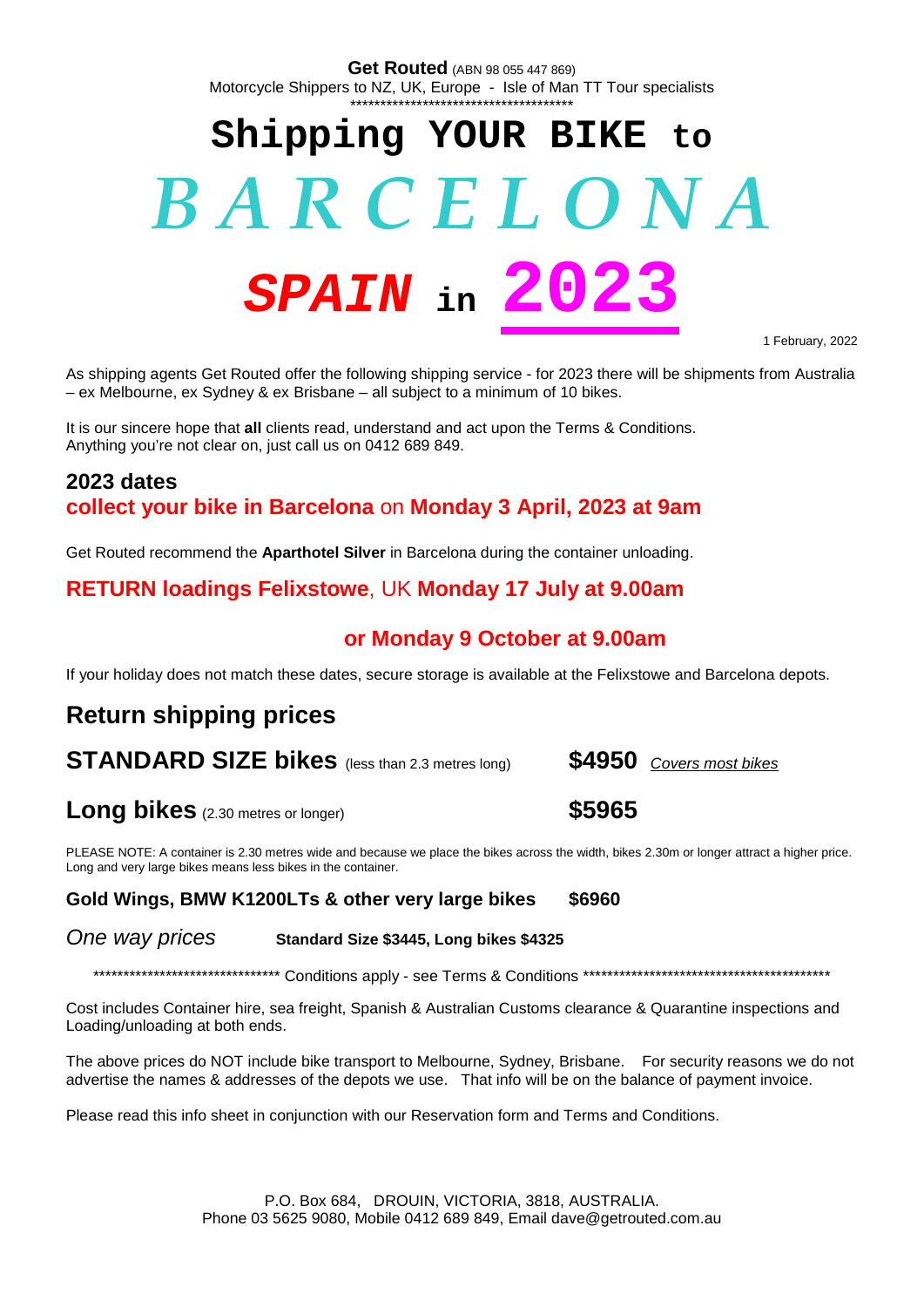## **TERMS and CONDITIONS for shipping bikes to Barcelona and back from Felixstowe.**

Wearing **Hi Viz vests** in all our loading and unloading depots is **compulsory**.

Failure to read, understand and act upon these Terms and Conditions could cause you considerable heartache and expense!!

**1. Bike Cleanliness**. Your bike must be spotless when packed into the container - this is a Quarantine Service requirement **YOU HAVE BEEN WARNED!!.** It is your responsibility to arrange cleaning of your bike prior to the return journey – you will receive info on how and where with the invoice.

**2. PETROL TANKS** must have less than 2 litres of fuel. Bikes must be in **NEUTRAL** and **UNLOCKED.**

**3**. All bikes must have their **BATTERY LEADS DISCONNECTED** and **Terminals and LEADS TAPED** prior to shipping in Australia and Felixstowe. **This is your responsibility**.

4. All **Removable Panniers** must be disconnected from the bike prior to loading, but they will be carried in the container - **UNLOCKED** and an **ABSOLUTE MAXIMUM OF 3 ITEMS PER BIKE** . If you leave them locked you will be charged for the time taken to retrieve your keys from you to unload them. We will take all care possible but are not responsible for any damage during shipping so please wrap appropriately. And label them. Name & Bike rego. Suggestion - Use 2 or 3 layers of plastic Bubble wrap.

**5**. These prices are valid from 1 February, 2022 and are based current freight rates, exchange rates and other cost components at that time. Any cost increases will be passed on when invoices are prepared in January 2023.

**6**. It is each rider's responsibility to be at the Felixstowe depot on or before the return loading date. The Felixstowe DEPOT address will be supplied with the invoice.

**7**. We will organise the Customs clearances, all paperwork and loading/unloading of the container.

**8**. Your \$600 deposit is NON REFUNDABLE. We may be able to roll it over to a later tour/shipment or refund it if you can encourage someone else to take your place, obviously at the discretion of Get Routed.

**9**. We require your bike approx 4 days prior to the shipping date and shipment of your bike from Australia is approx 43 days. You will be advised exact dates and the address to deliver your bike to the Melbourne/Sydney/Brisbane depot when we send the invoice.

**10** Bookings will not be accepted without a deposit (\$600) and a completed RESERVATION FORM.

**11**. The balance of the cost is due not later than 1 month prior to the SHIPPING DATE of your bike. An invoice will be sent.

**12**. Reservations will not be accepted within 6 weeks of a shipping date except under exceptional circumstances such as a cancellation.

**13.** Your passport will be needed to provide proof of ownership to depot staff in Barcelona to collect your bike This is required to ensure no one else has access to your bike in our Barcelona depot. Without your passport no one can claim your bike.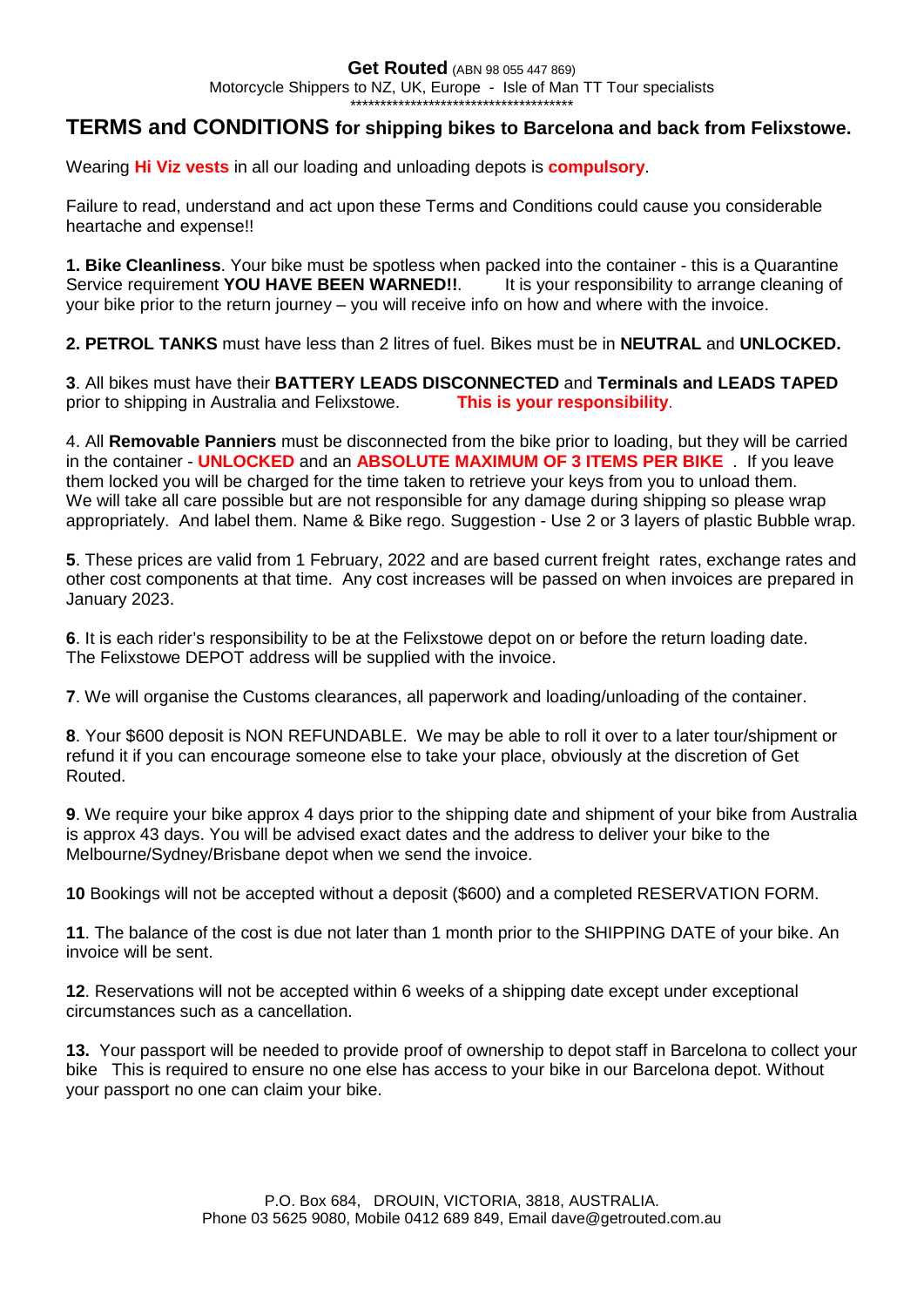**14.** If you pack your Jacket, Riding pants, Gloves, Boots & Helmet etc into your panniers please make sure they are packed dry. If there's any moisture there could be mushrooms and/or other mould in your gear when you unpack it. Don't blame us if this happens to you.

**15.** We need a minimum of 10 bikes for any return shipment so if there's 6 bikes going to Sydney, 2 bikes to Brisbane and 2 bikes going to Melbourne the container will go to Sydney and it's the owners responsibility to retrieve the bikes from Sydney.

#### **16. DAMAGE TO MOTORCYCLES**

**Bike Insurance in the container** these costs are now **NOT INCLUDED** in the bike shipping costs.

Previously insurance was included in our bike shipping costs, but we have been advised by the Insurance Company that this system is not compliant in respect of Insurance legislation as Get Routed is not the owner of the property insured.

To insure your bike each way you will need make your own insurance arrangements.

Our previous set-up for many years was through our insurance broker, Bernie Ryan, who is working with the current insurer on a new arrangement where each bike will be insured in the name of the owner. If you wish to enquire about insurance of your bike to and from the destination, you can contact Bernie on 0405 500 871 or email [bernie@steadfastibg.com.au](mailto:bernie@steadfastibg.com.au).

**17. UK & European Bike Insurance** We are in contact with an insurance broker company who may be able to provide Fully Comprehensive cover for your bike while in the UK & Europe. We will contact them 1 month prior to loading (for a quote for your bike) so that your bike will be covered before Customs Clearance in the UK – Insurance cover is compulsory in the UK and is part of the Clearance process.

**18. Travel insurance** it is **strongly recommended** that all clients take suitable cover prior to departure. Through our insurance broker we have access to a suitable discounted policy which allows travel by motorcycle.

Talk to Bernie Ryan on 0405 500 871 or email **[bernie@steadfastibg.com.au](mailto:bernie@steadfastibg.com.au).** 

**Bike registration in UK & Europe** You can ride your bike in the UK/Europe on your Australian Registration plate for up to 6 months (subject to your Aussie rego being current for that time) and using your current Australian licence for up to 3 months in any country. An **International Driving Permit** (for up to 12 months) is advisable if you're touring Europe where the coppers may decide they don't understand your language. The IDP is necessary if you're touring Europe because it's really just a translation of your Aussie licence.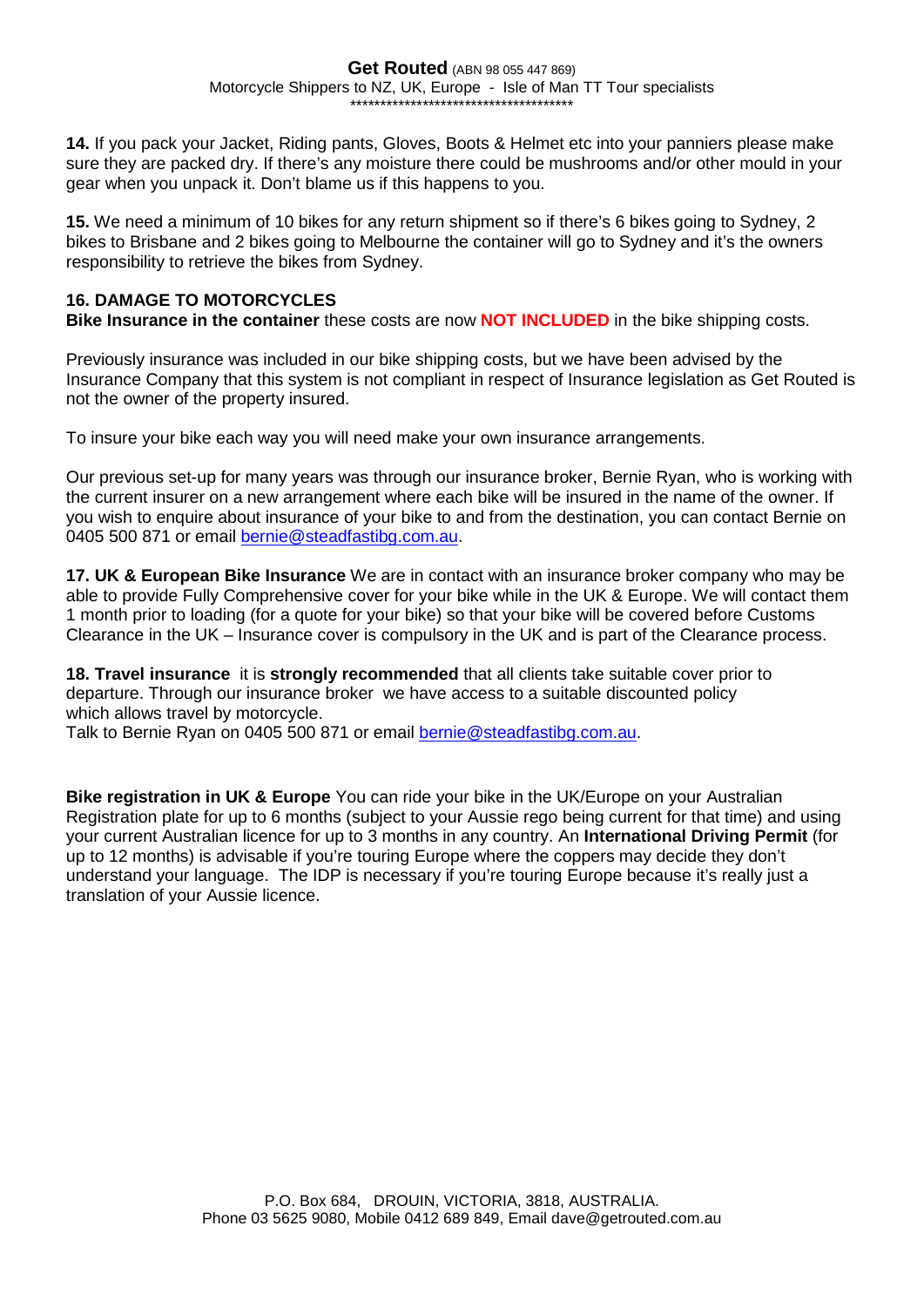## Shipping bikes to BARCELONA

|                                                                                                                                                                                                                                                                                                                                        | <b>2023 Reservation form</b> |                                                                |                  |                                          |  |
|----------------------------------------------------------------------------------------------------------------------------------------------------------------------------------------------------------------------------------------------------------------------------------------------------------------------------------------|------------------------------|----------------------------------------------------------------|------------------|------------------------------------------|--|
| <b>BIKE SHIPPING SPACE RESERVATIONS</b><br>Photocopies OK and one person/bike per form                                                                                                                                                                                                                                                 |                              |                                                                |                  |                                          |  |
| <b>LOADING PORT</b>                                                                                                                                                                                                                                                                                                                    | <b>Brisbane</b>              | <b>Sydney</b>                                                  | <b>Melbourne</b> |                                          |  |
| <b>RETURN SHIPMENTS</b>                                                                                                                                                                                                                                                                                                                | <b>JULY return</b>           | <b>OCTOBER return</b><br>(please circle your preferred option) |                  | One way                                  |  |
|                                                                                                                                                                                                                                                                                                                                        |                              |                                                                |                  | all names should be as per your passport |  |
|                                                                                                                                                                                                                                                                                                                                        |                              |                                                                |                  |                                          |  |
|                                                                                                                                                                                                                                                                                                                                        |                              |                                                                |                  |                                          |  |
|                                                                                                                                                                                                                                                                                                                                        |                              |                                                                |                  |                                          |  |
|                                                                                                                                                                                                                                                                                                                                        |                              |                                                                |                  |                                          |  |
|                                                                                                                                                                                                                                                                                                                                        |                              |                                                                |                  |                                          |  |
|                                                                                                                                                                                                                                                                                                                                        |                              |                                                                |                  | Cheques payable to Get Routed - please.  |  |
|                                                                                                                                                                                                                                                                                                                                        |                              |                                                                |                  |                                          |  |
|                                                                                                                                                                                                                                                                                                                                        |                              |                                                                |                  |                                          |  |
| Dimensions: Length Colour                                                                                                                                                                                                                                                                                                              |                              |                                                                |                  |                                          |  |
| Please be accurate with your measuring. If a bike arrives and is in the large category but has<br>been paid for at the lower rate it will not be shipped unless the difference is paid.                                                                                                                                                |                              |                                                                |                  |                                          |  |
| I the undersigned have read, understood and accept the Terms and Conditions of this<br>service. I am authorised to accept the terms and conditions on behalf of the person listed<br>above. I agree to pay any outstanding balance no later than 4 weeks prior to shipping date or<br>Get Routed will consider this booking cancelled. |                              |                                                                |                  |                                          |  |
| Please find enclosed payment of \$ being a deposit/full amount                                                                                                                                                                                                                                                                         |                              |                                                                |                  |                                          |  |
|                                                                                                                                                                                                                                                                                                                                        |                              |                                                                |                  |                                          |  |

Please mail this reservation form together with your cheque for the above amount to:

Get Routed, P.O. Box 684, Drouin, VICTORIA 3818, AUSTRALIA. 1/2/2022

please keep a copy of your completed Reservation form and the Terms & Conditions

P.O. Box 684, DROUIN, VICTORIA, 3818, AUSTRALIA. Phone 03 5625 9080, Mobile 0412 689 849, Email dave@getrouted.com.au